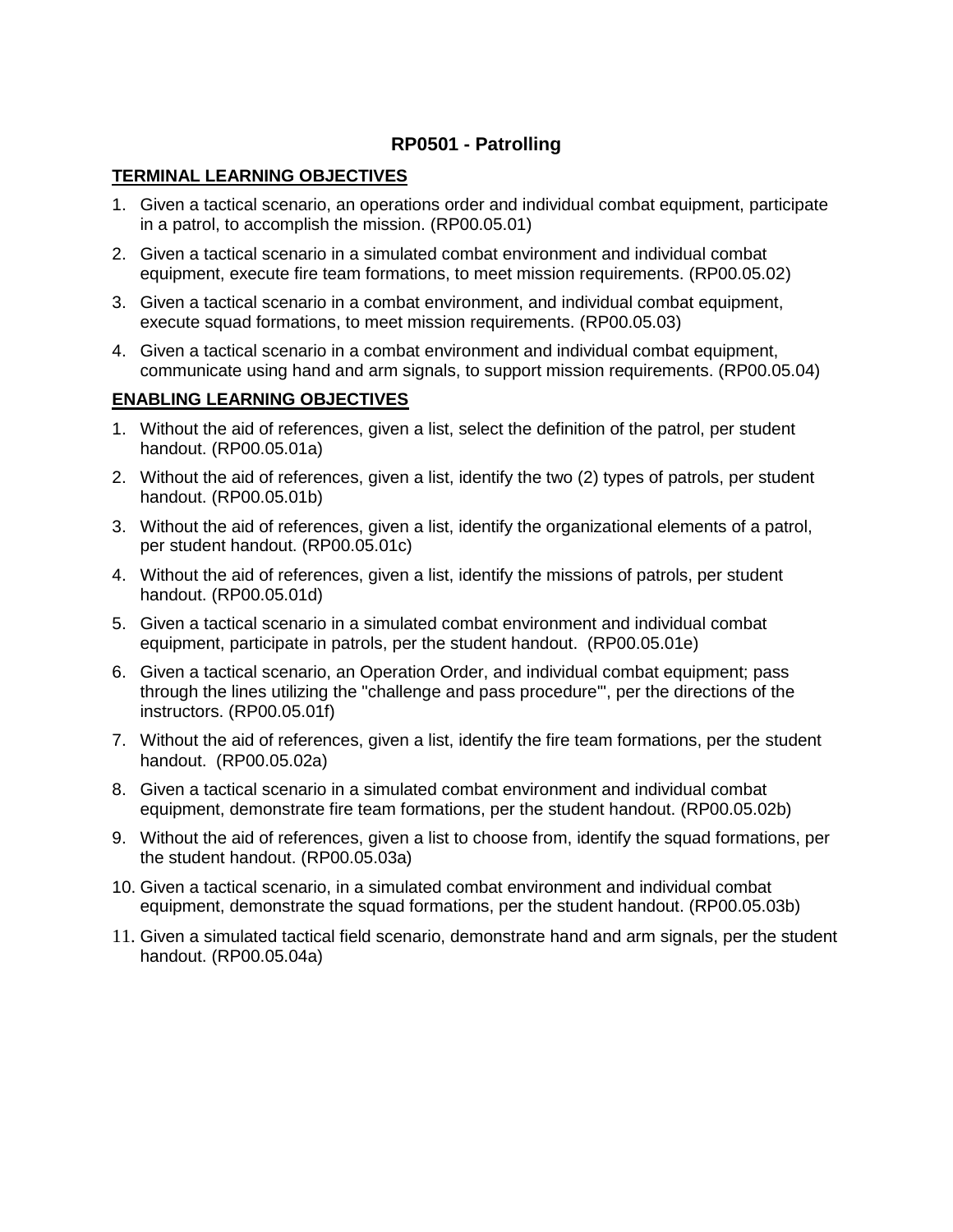## 1. **DEFINITION OF A PATROL**

A patrol is a detachment of ground forces sent out by a larger unit for the purpose of gathering information or carrying out a destructive, harassing, or security mission. Patrols vary in size, depending on the type, mission, and distance from the parent unit. Most combat patrols are platoon-sized, reinforced with crew-served weapons.

## 2. **TYPES OF PATROL**

Patrols are classified according to the nature of the mission assigned. The two types are Combat and Reconnaissance.

**Combat Patrols** - usually assigned missions to engage in combat. They gather information as a secondary mission.

**Reconnaissance Patrols** - collects information about the enemy, terrain, and resources without detection or engagement, if possible.

# 3. **ORGANIZATIONAL ELEMENTS OF A PATROL**

**The Platoon Commander** - designates a patrol leader, who is normally one of his squad leaders, and gives them a mission. The patrol leader then establishes their patrol units required to accomplish the mission.

Patrol Units - patrol units are subdivisions of patrols. Personnel are assigned to units based on the mission of the patrol and the individuals within the patrol.

**Special Organization** - patrol units are further subdivided into teams, each of which performs essential, designated tasks. (EPW team, Litter team, Search team)

## **Elements of Combat Patrols**

Patrol Headquarters - this is the command group of the patrol. It is composed of the patrol leader, and other support personnel essential to the patrol such as the radio operator, Corpsman, and forward observer.

Assault Elements - engage the enemy at the objective.

Security Elements - secures the objective rally point, isolates the objective, and covers the patrols return from the objective area.

Support Elements - provides supporting fires for the assault unit attack and covering fires if required, for its withdrawal.

## **Elements of Reconnaissance Patrols**

Patrol Headquarters - the command group of the patrol. It consists of the same personnel as a combat patrol.

Recon Element - maintains surveillance over the objective.

Security Element - provides early warning, secures the objective rally point, and protects the reconnaissance unit.

## 4. **MISSIONS OF A COMBAT PATROL – (RACES)**

**R**aid - Destroys or captures personnel, equipment, and destroys installations. A secondary mission is to free friendly personnel who have been captured by the enemy.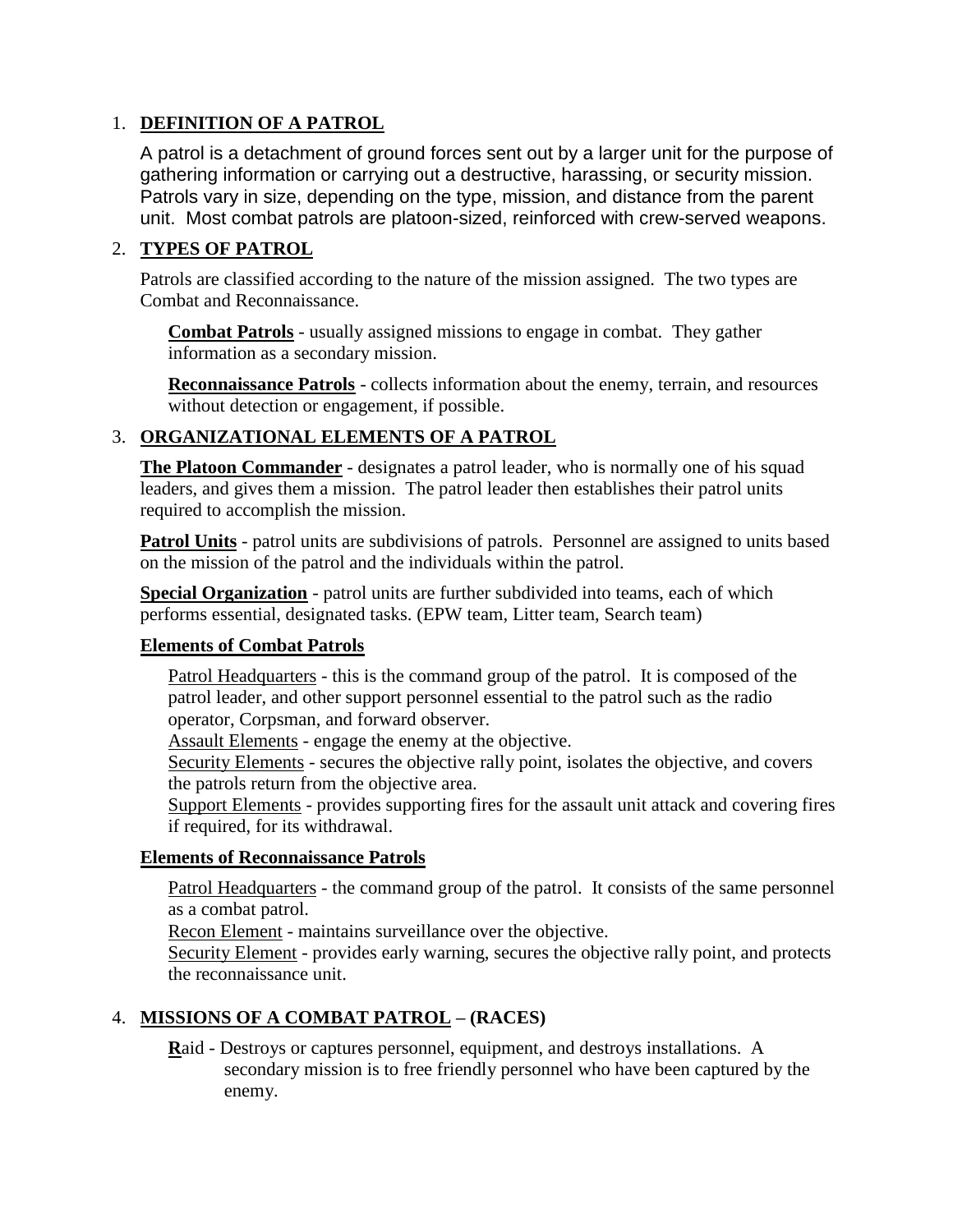**A**mbush - patrols that conduct ambushes of enemy patrols, carrying parties, foot columns, and convoys.

**C**ontact - establishes and/or maintains contact with enemy and/or friendly forces.

**E**conomy of Forces - perform limited objective missions such as seizing and holding key terrain to allow maximum forces to be used elsewhere.

**S**ecurity - patrols that detect infiltration by the enemy, kill or capture infiltrators and protect against surprise attack or ambush.

# 5. **MISSIONS OF RECONNAISSANCE PATROL**

**Area Reconnaissance** - a directed effort to obtain detailed information concerning specific terrain or enemy activity within a specific location.

**Zone Reconnaissance** - a directed effort to obtain detailed information concerning all routes, obstacles, terrain, and enemy forces within a particular zone defined by specific boundaries.

**Route Reconnaissance** - a reconnaissance along specific lines of communication such as a road, railway, or waterway, to provide information on route conditions and activities along the route of travel.

# 6. **PATROL LEADER PREPARATIONS- (BAMCIS)**

## **B***egin Planning*

Plan Use of Time - patrol leader will schedule every event which must be done prior to departing friendly lines.

Study the Mission - identify significant tasks which must be accomplished in order for the patrol to accomplish primary mission.

Studies Terrain and Situation - the patrol leader makes a thorough study of the map terrian over which the patrol will operate. The patrol leader will also study the friendly and enemy situation.

Organizes the Patrol - determines the units and teams required in accomplishing essential task.

Selects Personnel, Weapons, and Equipment - the patrol leader will select who will go, what weapons they will carry, how much food and water they will carry, and routine equipment common to all personnel. The last thing the patrol leader will select is how they will control the patrol while moving and in the objective area.

Issues the Warning Order - the warning order will include the Situation, Mission, General Instructions, and Specific Instructions.

Coordinate - the patrol leader begins their coordination from the time they receive the order. They are primarily concerned with:

- Movement into friendly areas

- Departure and reentry of friendly lines/areas
- Fire support
- Logistic support
- Informational checklist

**A***rrange Recon* - to arrange for the reconnaissance by ensuring that communication and coordination with other area commands, supporting fire teams, and other patrol leaders that may be opperating in the same area prior to carrying out the reconnaissance.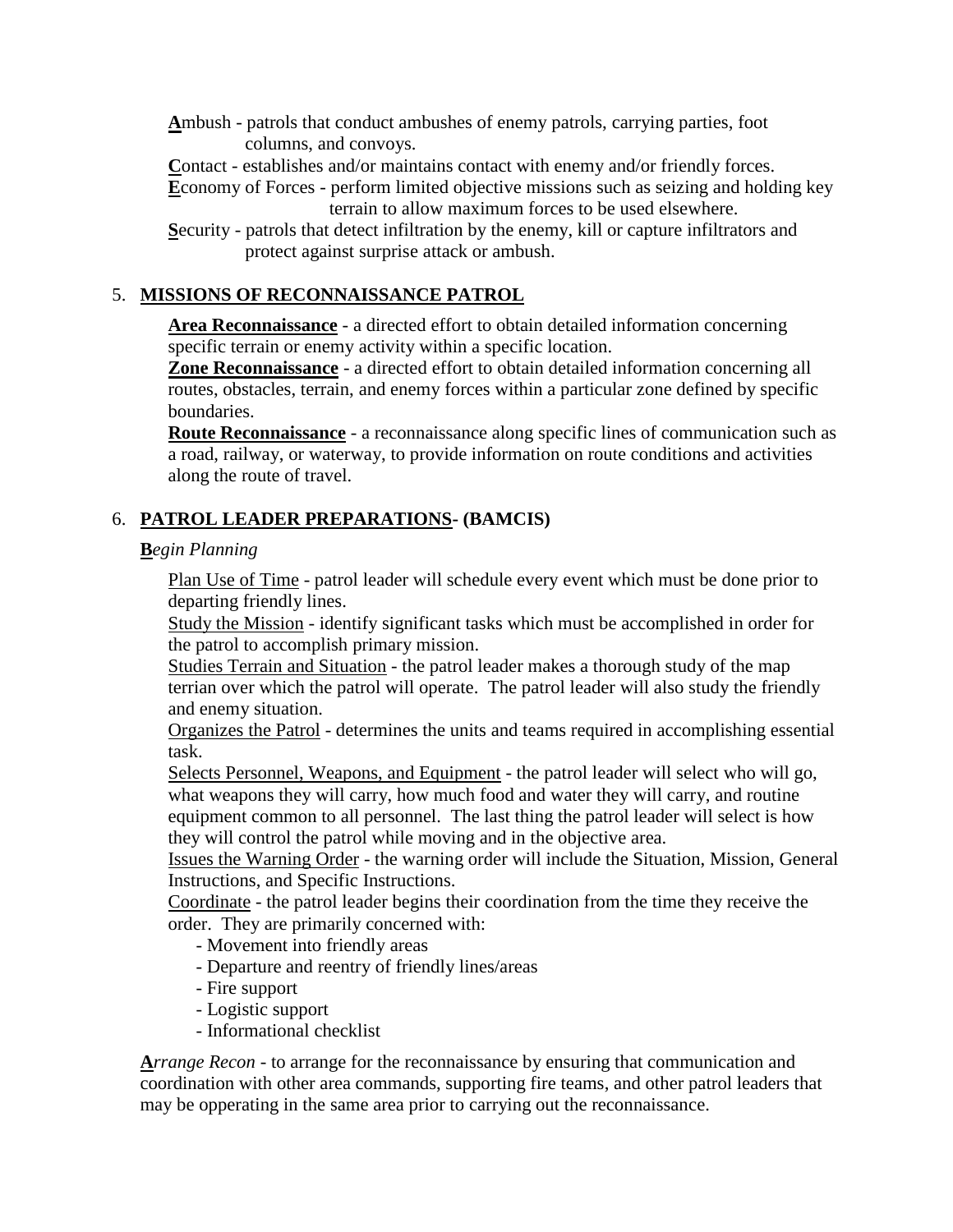**M***ake Recon* - whenever possible, the patrol leader makes or sends a physical reconnaissance of the routes they want to follow and of the objective.

**C***omplete Detailed Plan* - the patrol leader will now write their five paragraph order.

**I***ssue Patrol Order* - when the patrol leader has completed the plan, they assemble the members of the patrol and issue the order. They will:

- Ensure that all members are present
- Receive a status on the preparatory tasks assigned to unit leaders
- Precede the order with an orientation
- Build a terrain model
- Issue the entire order
- Conclude the session with a time check and announce time of the next event

**S***upervise, Inspect, Rehearse, and Re-inspect* - inspections and rehearsals are vital for proper preparation. They are conducted even when the patrol leader and patrol members are experienced in patrolling.

# 7. **CONDUCTION OF PATROLS**

**Formation and Order of Movement** - the patrol leader determines the formation in which the patrol will move to the objective area. They also determine the location of units, teams, and individuals in the formation. The standard squad and fire team formations are adaptable to any patrol. Patrol formations will depend on:

- Probability of contact with the enemy
- Terrain, weather, vegetation, and visibility
- Time allotted for the patrol to accomplish its mission and return to friendly lines/areas.

**Movement Control** - the patrol leader positions themselves where they can best control the patrol. The assistant patrol leader moves at or near the rear and prevents straggling. The patrol leader will ensure that:

- Hand and arm signals are the primary means of communication (radios provide a means of positive control within a large patrol, when hand and arm signals are impractical.
- He speaks just loudly enough to be heard
- All personnel are accounted for after crossing danger areas, halts, and after enemy contact
- Checkpoints and rally points are designated as follows:

Checkpoints - predetermined points along your route used for control and to remain on course.

Rally points - Easily identifiable points, designated during your patrol, where members can assemble and reorganize if dispersed. There are three types:

Initial - point within friendly area if patrol becomes dispersed before departing or reaching first enroute rally point.

Enroute - points along route to and from the objective area.

Objective - point nearest objective for final preparation and to assemble after your attack.

**Navigation** - one or more men in the patrol are assigned as navigators to assist the patrol leader in maintaining direction by use of the compass. The patrol leader also assigns men as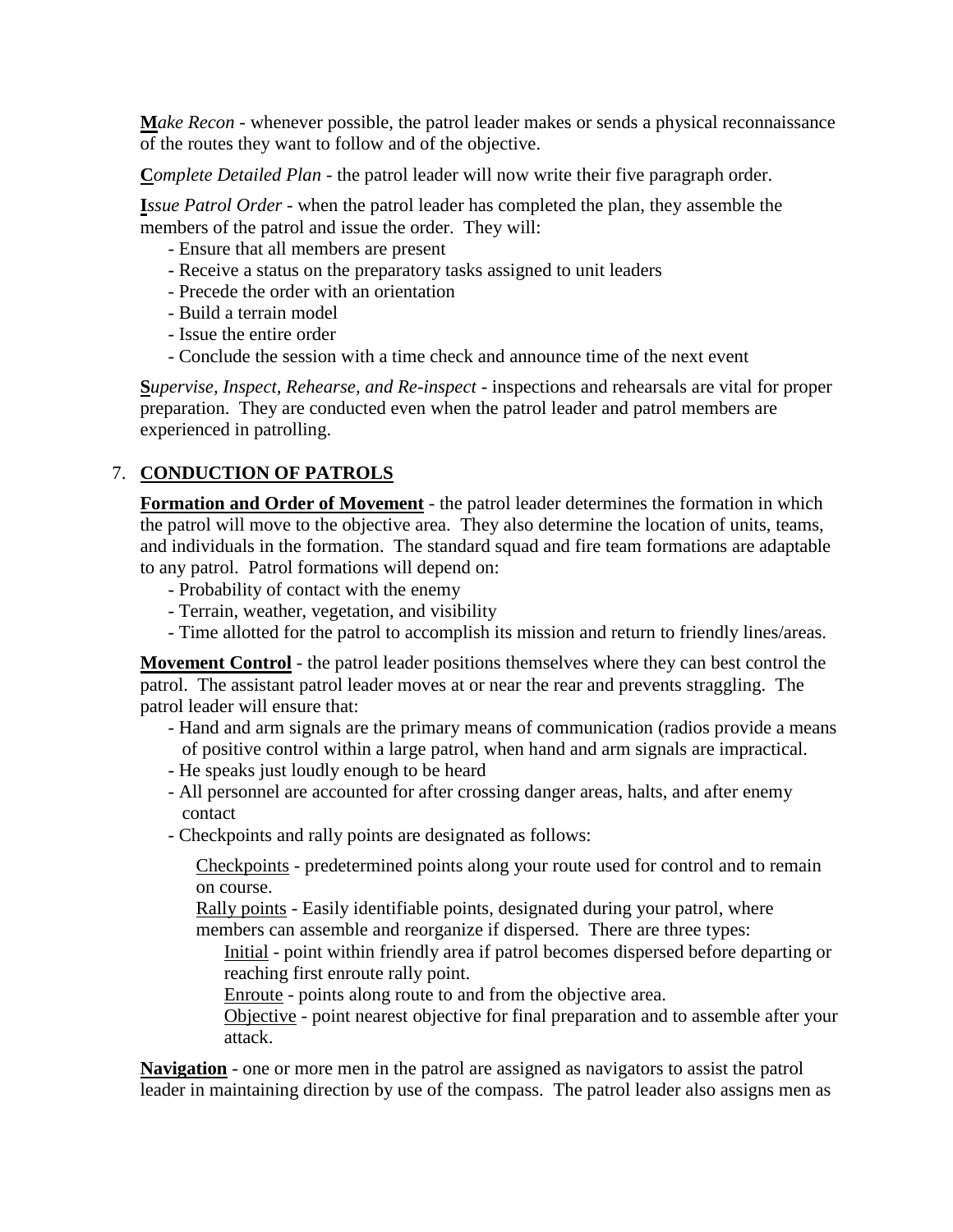pacers to keep track of the distance from point to point. They should assign at least two pacers and use the average of their counts for an approximation of the distance traveled. The pacers are separated so they will not influence each other"s count.

**Security** - the patrol leader organizes the formation to provide security while on the move, during halts, at danger areas, and upon reaching checkpoints and rally points.

Day Patrols

- Adequate dispersion.
- Careful not to silhouette yourself when moving along high ground.
- Avoid open areas and take advantage of available cover and concealment
- Avoid suspected enemy locations and built up areas.
- Maintain an even pace and avoid rushing or running. Sudden movements attract attention.
- Employ security elements to the front, rear, and flanks, if practical.

Night Patrols - Use the same techniques as for Day Patrols, but modify, as required.

- Patrol members stay closer together.
- Silent movement is essential; sounds carry much further at night.
- Speed is reduced to avoid separation of patrol members and to keep noise down.

## Night Movement Techniques

Gear

- Secure loose gear to minimize noise
- Fill canteens
- Break up your outline (camouflage)
- Camouflage shiny objects
- Secure or take off rifle slings
- Walking
	- Carry your body weight balanced on your rear foot
	- Lift your forward foot high enough to clear any brush, or obstacles
	- Lower forward foot gently, toes first
	- Lower heel of the forward foot slowly and transfer body weight to that foot
	- Freeze if caught in a flare that burst in the air. If during the attack, ignore the flare and continue the attack
	- Do not run at night, except in an emergency

Night Vision

- Avoid straining your eyes by not concentrating too long on one object
- If a trip flare activates, drop to the ground quickly and quietly, close one eye and leave the other open to see if the enemy attacks
- Use lights only in an emergency

**Immediate Action Drills** - there are times when contact with the enemy is unexpected. For this we have immediate action drills*.*

> Hasty Ambush - used when you see the enemy before being seen. You quickly move into a concealed area and engage the enemy or allow them to pass. Danger Area - is where the patrol is vulnerable to the enemy observation and/or fire (roads, open areas).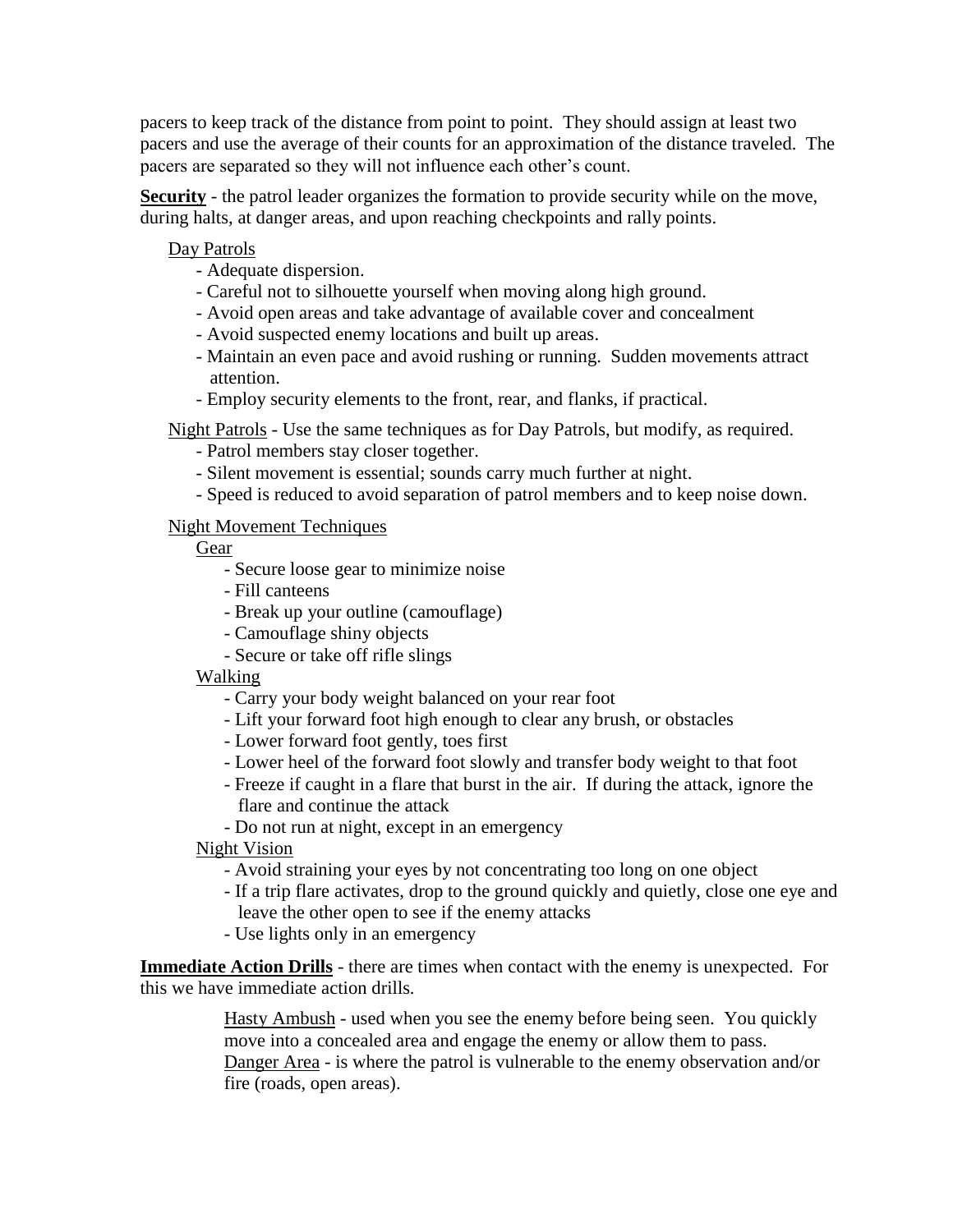Immediate Assault - used when you are caught in a near ambush. Turn in the direction of the ambush and assault the ambush.

Near Ambush (50 meters or less) - the killing zone is under heavy, highly concentrated, close range firing. Turn in the direction of the ambush, staying aligned, and assault through the ambush.

Far Ambush (Over 50 meters) - the killing zone is under very heavy, highly concentrated firing, but from a greater range. The range allows people in the killing zone to seek cover and return fire. Those members not caught in the kill zone will envelop the ambush.

## **Characteristics Of Successful Immediate Action Drills**

Speed - commands and movement Simplicity - they must be easy to do Any Unit - any size unit is effective Any Terrain - they can be used any place in the world Any Member - any patrol member can be in charge Limited Rehearsal - minimal signals and commands are required, they also ensure automatic response Aggressiveness - though out numbered, you must show the desire to live and allow the enemy to die for his country, not you for yours

# 8. **COMBAT FORMATIONS**

# **Four Types of Fire Team Formations**

Fire Team Column - consist of a rifleman, fire team leader, automatic rifleman and assistant automatic rifleman. It is mainly used when you want speed and good control of your people (see figure 1).

## Advantages

- Permits fire and maneuver to the flanks
- Permits rapid controlled movement

## Disadvantages

- Vulnerable to fire from the front
- The ability to fire to front is limited



**Figure 1. Fire Team Column**

Fire Team Wedge - diamond shape with the rifleman leading followed by the assistant automatic rifleman to his right, the fire team leader parallel to the assistant automatic rifleman, and-to the rifleman"s left. The automatic rifleman brings up the rear and directly behind the rifleman (see figure 2).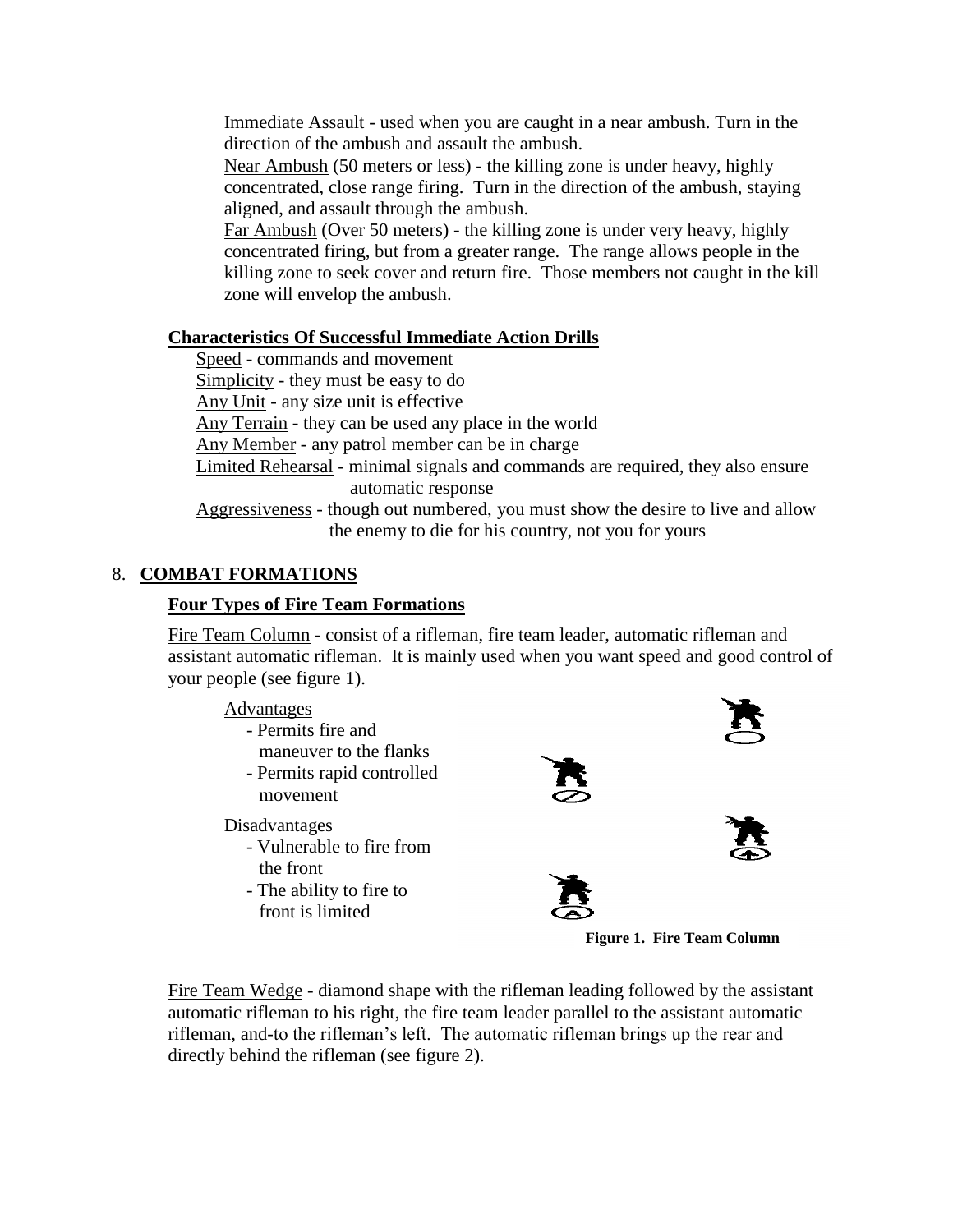Advantages

- It is easily controlled
- Provides all around security
- Fire is adequate in all directions
- It is flexible
- Disadvantages
	- It can not move as fast as a column





Skirmishers (Left) - a staggered formation starting with the rifleman on the right and the automatic rifleman the left and parallel to the rifleman. The assistant automatic rifleman is behind the automatic rifleman and to his left and the fire team leader is parallel to the assistant automatic rifleman and in-between the automatic rifleman and the rifleman. Skirmishers (right) is a mirror image of the Skirmishers (left) (see figure 3).

### Advantages

- Permits maximum firepower to the front - Used when the location and strength of the enemy are known, during the assault, mopping up, and crossing short open areas.

Disadvantages

- It is extremely difficult to control
- Movement is slow.
- The ability to fire to the flanks is limited.

Echelon (Left and Right) - this formation is similar to a skirmish except that one flank is angled to the rear (see figure 4).

Advantages

- Permits fire to the front and one flank
- It is used mainly to protect exposed flanks

**Disadvantages** 

- It is extremely difficult to control
- Movement is slow







**Figure 4. Echelon (Left and Right)**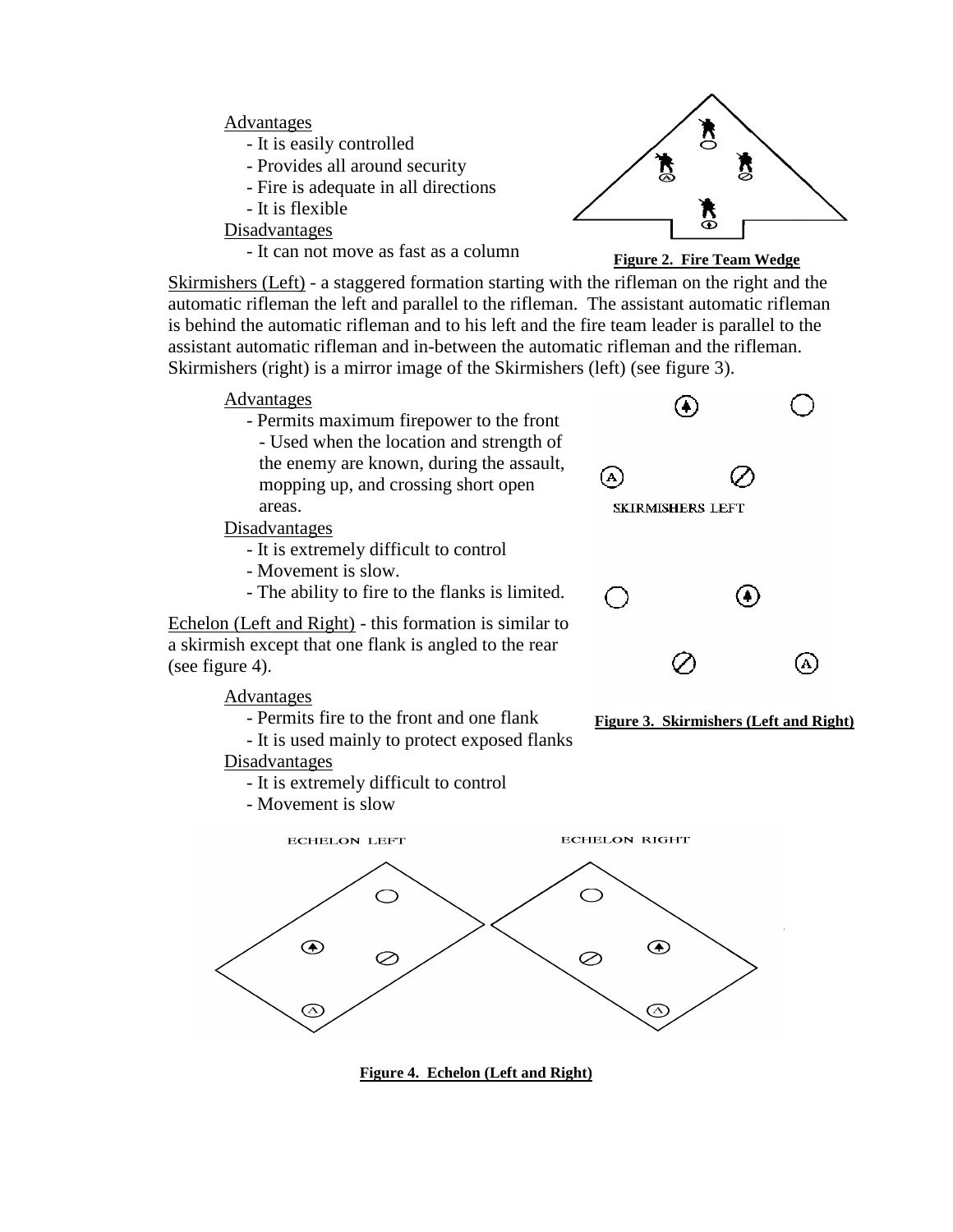### **Five Types of Combat Squad Formations**

Column - the same as a fire team column except all the fire teams are included one behind the other (see figure 5).

#### Advantages

- Permits rapid and easily controlled movement
- Permits fire and maneuver to the flanks (same as fire team)

### Disadvantages

- Vulnerable to fire from the front
- The ability to fire to the front is limited



### **Figure 5. Fire Team in Column**

Squad Line - **t**he squad line places all three fire teams abreast or on line and is normally used in the assault during rapid crossing of short, open areas (see figure 6).

### Advantages

- Maximum firepower is concentrated to the front

## **Disadvantages**

- The ability to return fire to the flanks is limited
- Movement is slow



(FIRE TEAMS IN WEDGE.)

## **Figure 6. Squad Line**

Echelon (Left and Right) - this formation is the same as for fire team except all fire teams are included (see figure 7).

Advantages

- It is used mainly to protect exposed flanks

- Provides heavy firepower to the front and in the direction of echelon

### Disadvantages

- Difficult to control
- Movement is slow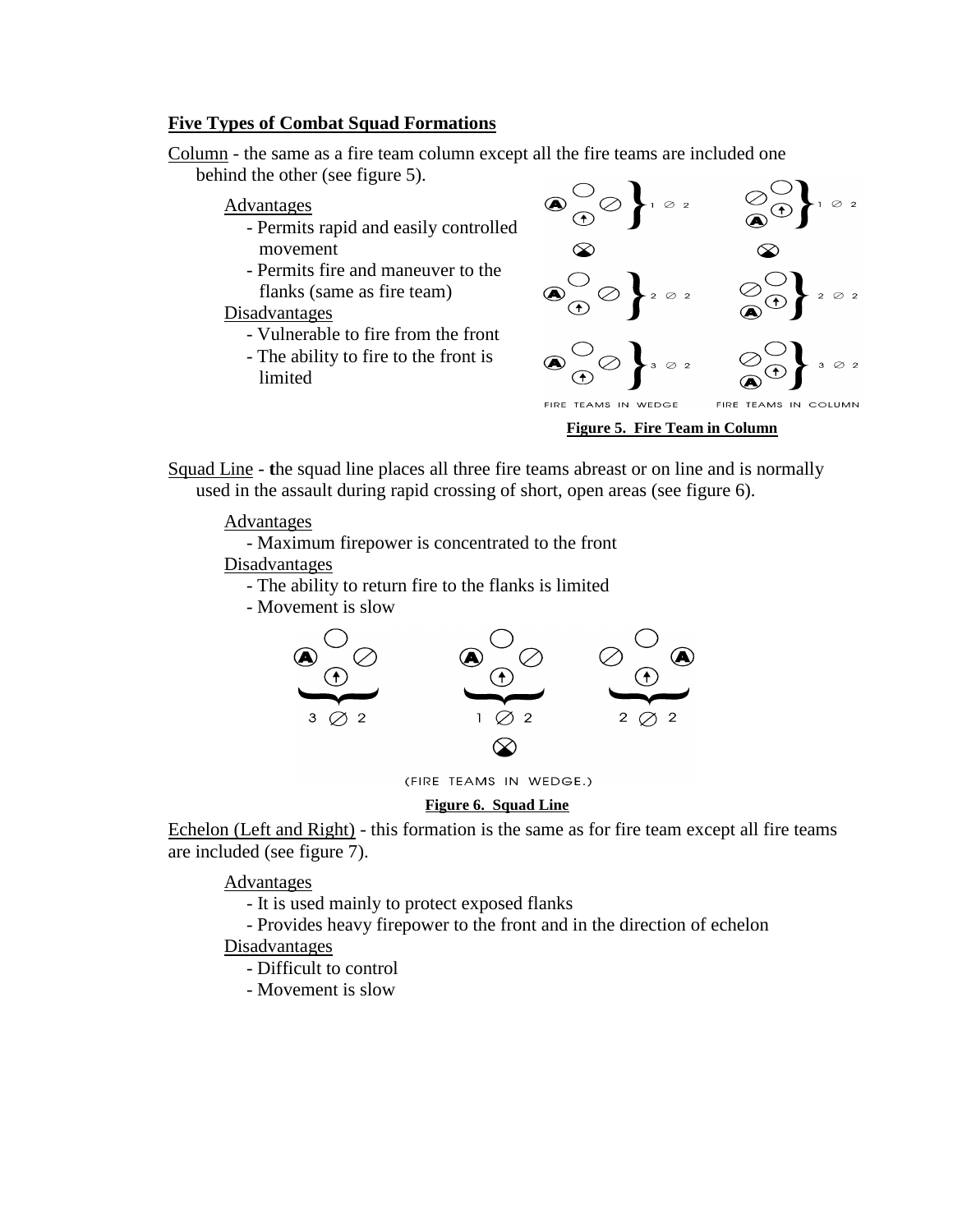

Squad Wedge - the squad wedge places one fire team in the front of the formation followed by another fire team to the right and diagonally to the rear, with the last fire team to the left and parallel to the second fire team (see figure 8).

#### Advantages

- It is easily controlled
- Provides all around security
- It is flexible
- Fires adequately in all directions (same as fire team).

## **Disadvantages**

- It cannot move as fast as a column. (Same as fire team)



(FIRE TEAMS IN WEDGE. TEAM LEADERS POSITIONED FOR<br>EASE IN COMMUNICATING WITH SQUAD LEADER.)

#### **Figure 8. Squad Wedge**

Squad Vee - the squad vee is an inverted squad wedge (see figure 9).

### Advantages

- Facilitates movement into squad line
- Provides excellent firepower to the front and to the flank
- Used when the enemy is to the front and his strength and location are known. May be used when crossing large open areas.

#### Disadvantages

- It cannot move as fast as a column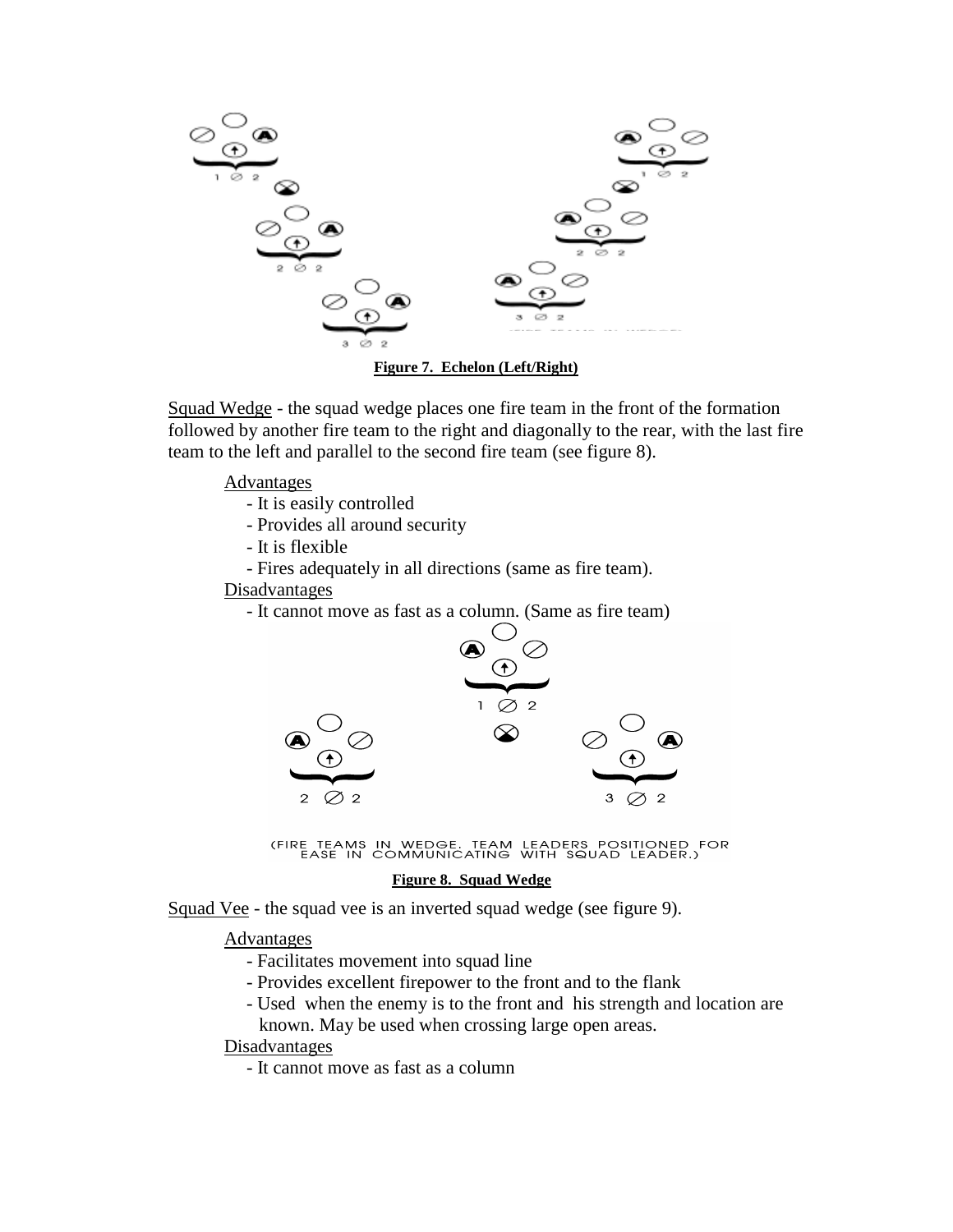

(FIRE TEAMS IN WEDGE. TEAM LEADERS POSITIONED FOR<br>EASE IN COMMUNICATING WITH SQUAD LEADER.)

#### **Figure 9. Squad Vee** 9. **THREE TYPES OF SPECIAL SIGNALS**

## **Whistle**

Advantages/Uses

- Is an excellent and quick way a unit leader can transmit a message from one place to another.
- It provides a fast means of transmitting a message to a large group.

Disadvantages

- It must be prearranged and understood or it may by misinterpreted.
- Its effectiveness may be reduced by normal noise, which exist on the battlefield.

**Pyrotechnics** - devices used to transmit command or information. Flares and smoke grenades are considered pyrotechnics.

Purpose - is used as a ground to ground or ground to air signaling device. It is used to identify units on the ground to other ground units and to air support. It can also be used to screen the movement of small units for short periods.

Body - sheet metal

Color- olive drab with yellow markings

Filler - red, green, yellow, white and violet smoke

Top - the color on the top will indicate the color of the smoke

Advantages and Uses

- Used to mark enemy positions

- Signals to attack, withdraw, shift, or cease-fire
- Mark landing zones

Disadvantages

- Used by only one unit at a time

- Be sure your signal does not already have another set of meanings
- Gives away your position

**Hand and Arm Signals** - the most commonly used form of signaling. It must be

remembered that the hand and arm signals are orders or commands that must be carried out. Advantages and Uses

- The noise of the battle does not hinder the use of the hand and arm signals.

- Used when silence must be maintained.

Disadvantages

- The signal must be seen

- Must be aware of other members location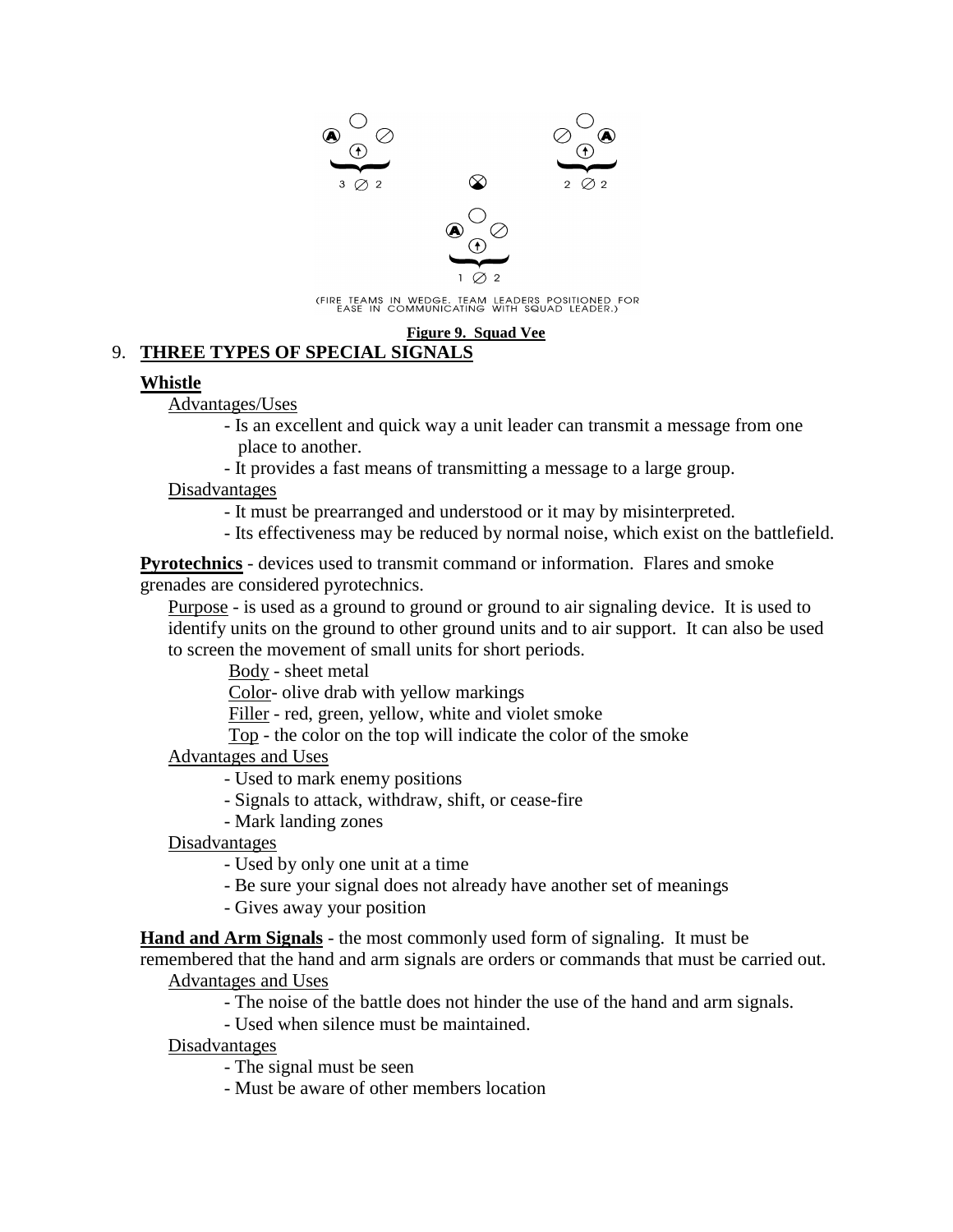# 10. **HAND AND ARM SIGNALS DEMONSTRATION**

**Decrease Speed** - extend the arm horizontally sideward, palm to the front, and wave arm downward several times, keeping the arm straight. Arm does not move above the horizontal plane (see figure 10).





**Change Direction** - extend arm horizontally to the side, palm to the front (see figure 11).

**Figure 11**

**Enemy In Sight** - hold the rifle horizontally, with the stock on the shoulder, the muzzle pointing in the direction of the enemy (see figure 12).



**Figure 12**



**Range** - extend the arm fully towards the leader or men for whom the signal is intended with fist closed. Open the fist exposing one finger for each 100 meters of range (see figure 13).

**Commence Fire** - extend the arm in front of the body, hip high, palm down, and move it through a wide horizontal arc several times (see figure 14).



**Figure 14**



**Fire Faster** - execute the Commences Fire signal rapidly (see figure 15).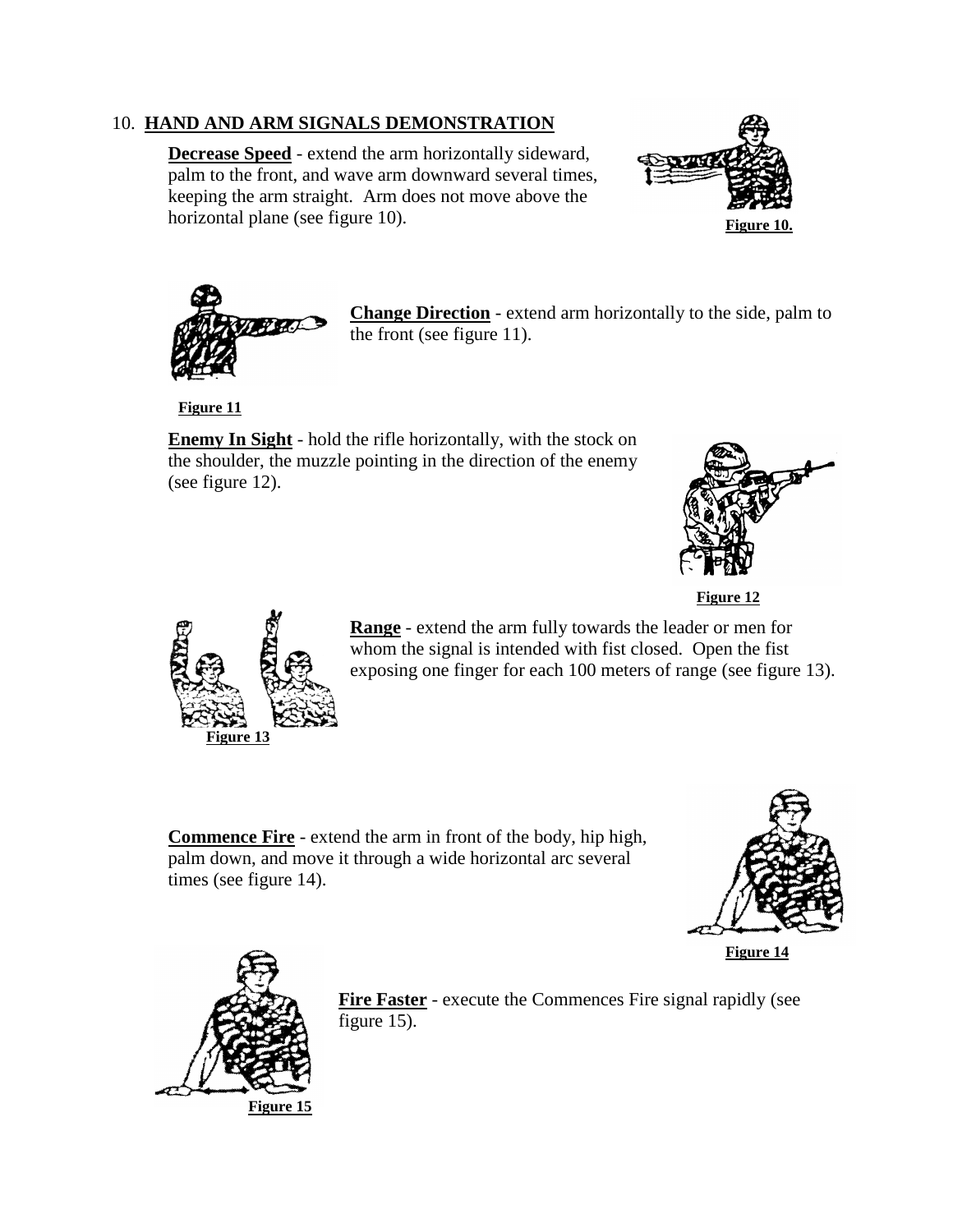**Fire Slower** - execute the Commences Fire signal slowly (see figure 16).





**Cease Fire** - raise the hand in front of the forehead, palm to the front, and swing the arm and forearm up and down several times in the front of the face (see figure 17).

**Assemble** - raise the arm vertically to the full extent of the arm, fingers extended and joined, palm to the front, and wave in large horizontal circles (see figure 18).



**Figure 18**



**Form Column** - raise either arm to the vertical position. Drop the arm to the rear, making complete circles in a vertical plane parallel to the body (see figure 19).

**Are You Ready** - extend the arm toward the leader for whom the signal is intended, hand raised, fingers extended and joined, raise arm slightly above horizontal, palm facing outward (see figure 20).





**I Am Ready** - execute the signal, are you ready (see figure 21).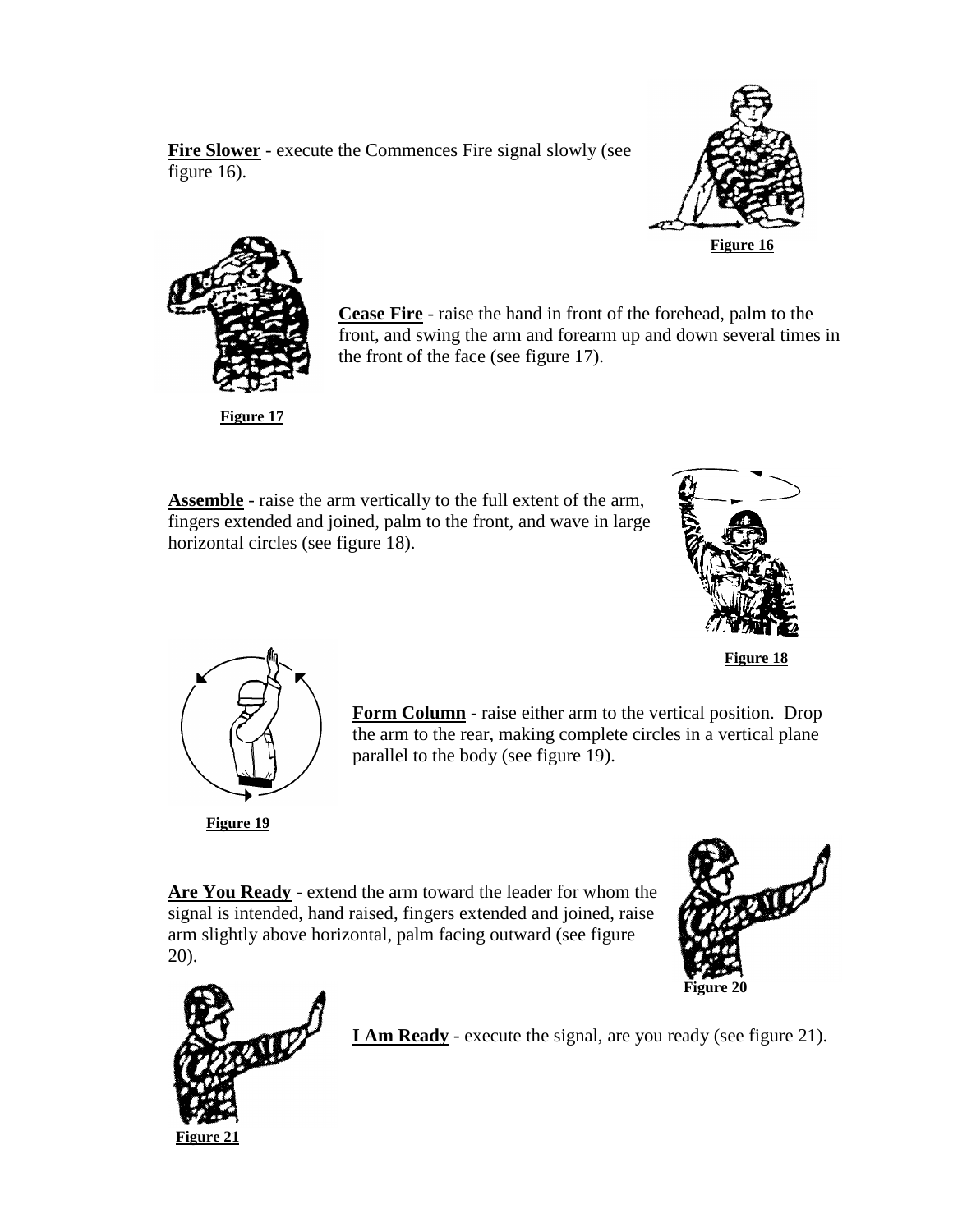Shift - raise the hand that is on the side toward the new direction across the body, palm to the front; then swing the arm in a horizontal arc, extending arm and hand to point in the new direction (see figure 22).





**Echelon** - face the unit being signaled, and extend one arm 45 degrees above the other arm 45 degrees below the horizontal, palms to the front. The lower arm indicates the direction of echelon (see figure 23).

**Skirmisher** - raise both arms laterally until horizontal, arms and hands extended, palms down. If it is necessary to indicate the direction, move in the desired direction at the same time (see figure 24).





**Wedge** - extend both arms downward and to the side at an angle of 45 degrees below the horizontal plane, palms to the front (see figure 25).

**Vee** - extend arms at an angle of 45 degrees above the horizontal plane forming the letter "V" with the arms and torso (see figure 26).





**Fireteam** - place the right arm diagonally across the chest (see figure 27)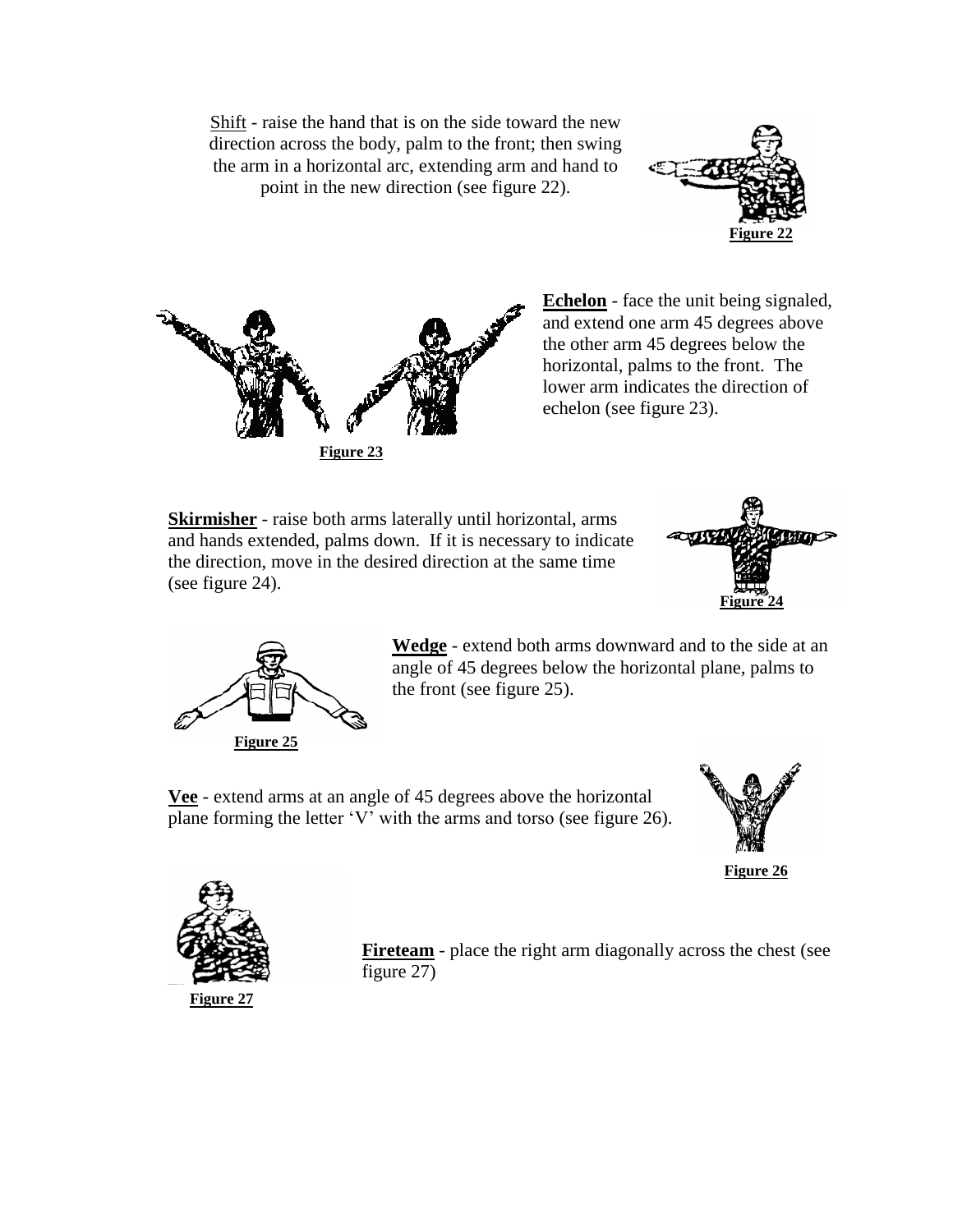**Squad** - extend the arm and hand toward the squad leader, palm of the hand down, distinctly, moving the hand up and down several times from the wrist holding the arm steady (see figure 28).



**Figure 28**



**Figure 29**

**Platoon** - extend both arms forward, palm of the hands down and make large vertical circles with hands (see figure 29).

**Close Up** - start signal with both arms extended horizontally, palm forward, and bring hands together in front of the body momentarily (see figure 30).





**Figure 31**

**Open Up or Extend** - start signal with arms extended in the front of the body, palms together, and bring arms to the horizontal position, palms forward (see figure 31).

**Disperse** - extend either arm vertically overhead, wave the hand and arm to the front, left, right, and rear, the palm toward the direction of each movement (see figure 32).





**I Do Not Understand** - raise both arms horizontally at the hip level, bend both arms at elbows, palms up, and shrug shoulders in the manner of universal "I don"t understand" (see figure 33).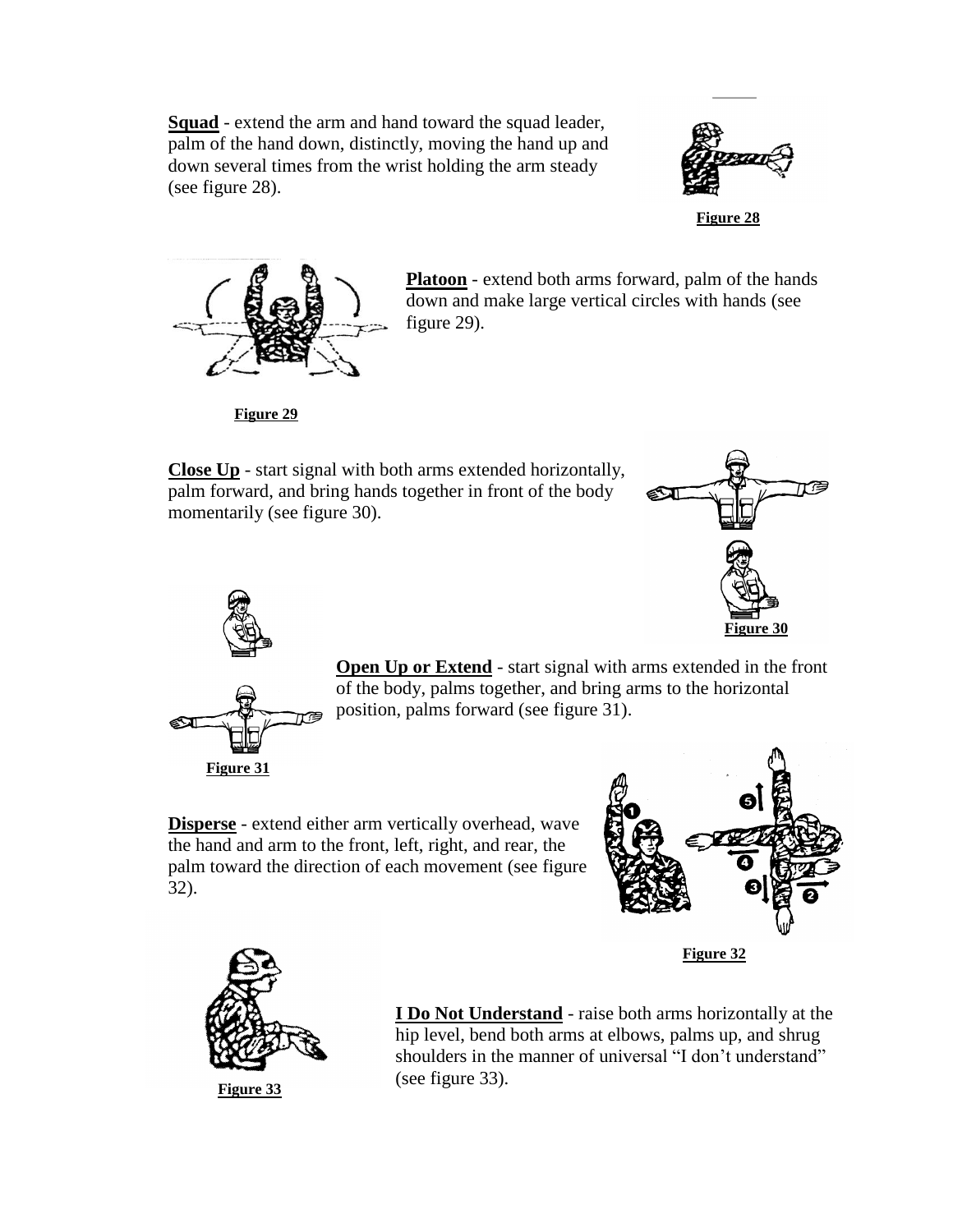**Forward** - face and move to the desired direction of march, at the same time extend the arm horizontally to the rear, then swing it overhead and forward in the direction of movement until it is horizontal, palm down (see figure 34).





**Halt** - carry the hand to the shoulder, palm to the front then thrust the hand upward vertically to the full extent of the arm and hold it in the position until the signal is understood (see figure 35).

**Freeze** - make the signal for a halt and make a fist with the hand (see figure 36).





**Down, Take Cover** - extend arm sideward at an angle of 45 degrees above horizontal, palm down, and lower it to the side (see figure 37).

**Double Time** - carry the hand to the shoulder, fist closed rapidly thrust the fist upward vertically to the full extent of the arm and back to the shoulder several times (see figure 38).



**Figure 38**

## **Hasty Ambush (LEFT OR RIGHT)** -

raise fist to shoulder level and thrust it